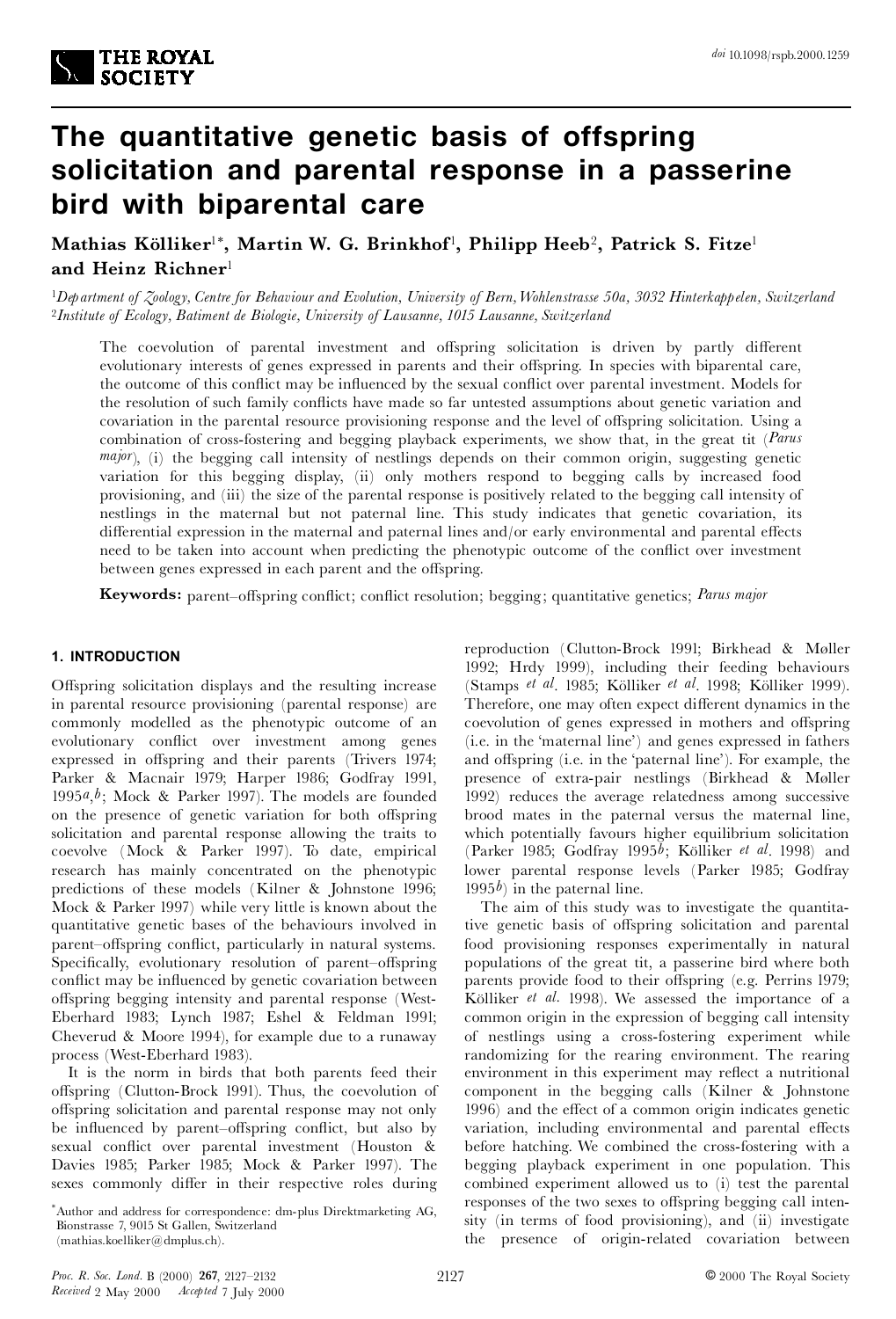offspring begging call intensity and parental response. Such origin-related covariation would suggest genetic  $covariation$  and/or environmental and parental effects before hatching.

#### **2. MATERIAL AND METHODS**

#### **(a)** *Study area and general methods*

The experiments were carried out in the Bremgartenwald (1997) and the Forst (1998), two forests near Bern (Switzerland) where great tits have been breeding in nest-boxes for several years. In order to minimize potential variation in environmental parental effects induced by nest-based ectoparasites (Heeb *et al.*) 1998), we sterilized the nests by heat treatments before the first egg was laid (Heeb *et al*. 1998).

As soon as a clutch was completed, we measured the total mass of the clutch to the nearest 0.1g using a Sartorius balance (in 1998 only). The mean egg mass was calculated by dividing the clutch mass by the number of eggs. We caught parent birds on the nest when the nestlings were 14^15 days old and measured their body mass (to the nearest 0.1g) and tarsus length (to the nearest 0.1mm). Age was determined as first-year or older birds from the colour of the wing coverts (Perrins 1979). A body condition index was taken as the residuals from a linear regression of body mass on tarsus length.

## **(b)** *Experimental methods: cross-fostering experiment*

Hatchlings of each brood from a group of three broods with the same hatching date were transferred to each of the other two broods. Thus, all nestlings used for begging recordings (see  $\S 2(c)$ ) were raised by foster-parents. Before the cross-fostering, all hatchlings of a cross-foster group were weighed and ranked within their nest of origin according to their body mass. Hatchlings from the same origin were then sequentially divided among the two other broods according to their weight rank and the average body mass of the three broods. For example, a hatchling with rank 1 from a given origin was placed in the heavier of the two foster nests and the hatchling ranked 2 in the lighter one, the one ranked 3 again in the heavier nest and so on for the other two origins until all the hatchlings were distributed (for more details, see Brinkhof *et al*. 1999). Because of environmental variation in hatchling body mass among broods, this procedure results in body mass matching of nestlings from different origins raised in the same nest of rearing. We carried out a second body mass matching of nestlings from different origins raised in the same nest when selecting the nestlings for the begging recordings. Nestlings were ranked according to body mass within their nest of rearing and the two (1997) or four (1998) nestlings from the two origins with ranks as similar as possible were chosen. As intended, no significant similarity in body mass relative to the brood mean, i.e. in the position in the weight hierarchy, among nestlings from the same origin was detectable (nested analysis of variance (ANOVA), common origin (group) in 1997  $F_{36,17} = 1.777$  and  $p = 0.103$  and common origin (group) in 1998  $F_{18,62} = 1.263$  and  $p = 0.244$ ). Given our focus on the effect of a common genetic origin on begging call intensity, the steps described in body mass matching are important. Nestlings from a given origin would otherwise not only have their origin in common but also tend to occupy similar positions in the weight hierarchy of their own foster broods. Thus, the effect of the common origin would be confounded with position in the weight hierarchy. A potential alternative

design with random distribution of hatchlings among broods of a cross-foster group would maintain this problem and, thus, tend to lead to an overestimation of the origin effect.

## **(c)** *Experimental methods: recording of begging calls*

Two nestlings per family originating from 54 families (1997) and four nestlings per family originating from 27 families (1998) were transferred to the laboratory at the age of ten days for recording of begging calls. The nestlings from the same crossfoster group were taken simultaneously in the laboratory and the recording sessions were randomly ordered with respect to the nestlings' origin. They were individually housed in warmed artificial nests to which they were randomly allocated by drawing lots. Begging was elicited by first tapping on the nestbox with a wooden stick and then gently on the nestling's beak. The begging calls of each nestling were recorded in two sessions, i.e. 60 and 150 min after removal from the nests, with three repetitions per nestling and per session. The three repetitions were averaged resulting in two measures of begging call intensity per nestling. The mean of these two measures is referred to in the following as the `absolute' begging call intensity and reflects the overall begging level of a nestling, while the change from the first to the second session is referred to as the 'relative' begging call intensity and reflects the effect of hunger level. The begging vocalizations were digitized (at 8 bit and 22.05 kHz) using a microphone and the sound analysis software Canary 1.2 (Charif *et al*. 1995). We calibrated the recording set-up and then measured the acoustic energy (energy flux density) (Charif *et al.*) 1995) between 1 and 10 kHz during the first 3 s of the begging bouts before making acoustic analyses.

#### **(d)** *Experimental methods: begging playback experiments*

The parental responses to begging call intensity in terms of food provisioning were investigated experimentally in the Forst population (1998) by means of begging playbacks at the natural nests.We broadcast two computer-manipulated levels of begging call intensity at each nest successively on day 9 after hatching and determined the parental feeding responses from video recordings (Kölliker *et al.* 1998). The template for the computermodulated begging sequences used in all playback experiments consisted of a bout of begging vocalizations from a natural brood not used in the experiments. The vocalizations were elicited by tapping on the nest-box, recorded using a microphone and a digital audiotape recorder and then transferred to a computer. We manipulated this begging sequence in the computer using Canary 1.2 in order to obtain high- and lowenergy begging level sequences by simultaneously varying both the length and amplitude of the sequence. One begging sequence per 90 swas then played on tapes of 45 min (at 16 bit and 44.1kHz), resulting in high- and low-energy begging level tapes of 45 min each. We broadcast the calls from the high- and low-energy begging tapes successively in the field from a speaker on the side of the nest-box connected to a Walkman after a control period of 1h without playback. The order in which the two tapes were played was alternated between and kept constant within cross-foster groups. In order to avoid timeeffects, we ran the playback experiments of the three broods from the same cross-foster group at approximately the same time, i.e. within 1h. Because great tits usually resume normal feeding within 15 min of disturbance at the nest (Kölliker *et al.*) 1998), we counted the number of visits by each parent from the videos during 30 min of each playback level (discarding the first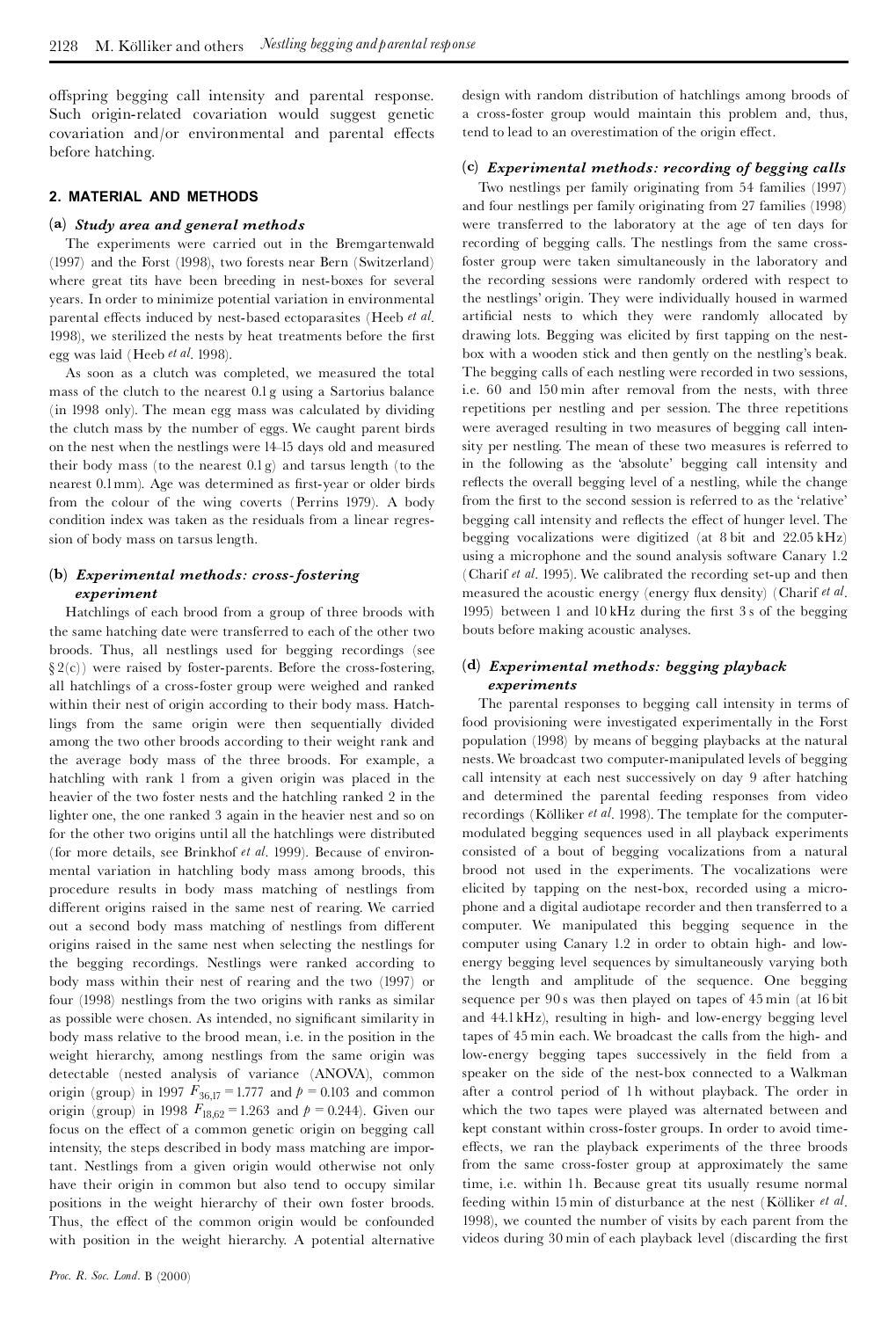## Table 1. *Analysis of origin-related variation in begging call intensity*

(Random effects, nested ANOVA with the cross-foster group as main nesting factor and both the nest of rearing and the nest of origin as factors nested within the group. Due to non normality of the data in population 1, the effect of the nest of origin was tested using the jackknife method; see § 2.)

| source                                  | test statistics<br>(d.f.)     | p      |
|-----------------------------------------|-------------------------------|--------|
| population 1 (1997)                     |                               |        |
| nest of origin (group)                  | $t_{17} = 2.718$              | 0.0150 |
| population 2 (1998)                     |                               |        |
| between subjects (absolute intensity)   |                               |        |
| group                                   | $F_{8,62} = 5.933 \le 0.0001$ |        |
| nest of rearing (group)                 | $F_{18.62} = 2.320$           | 0.0080 |
| nest of origin (group)                  | $F_{18,62} = 2.173$           | 0.0130 |
| within subjects (relative intensity)    |                               |        |
| hunger                                  | $F_{1,62}$ = 135.05 < 0.0001  |        |
| hunger $\times$ group                   | $F_{8,62} = 1.929$            | 0.0710 |
| hunger $\times$ nest of rearing (group) | $F_{18,62} = 1.913$           | 0.0310 |
| hunger $\times$ nest of origin (group)  | $F_{18.62} = 1.367$           | 0.1810 |

15 min) and classi¢ed the sizes of the food items as small (rank 1), medium (rank 2) or large (rank 3) (Kölliker et al. 1998). The product of the number of visits and the average food size is used as an index of the food quantity brought to the nest. The parental response is defined as the proportional change in the food index from the low- to the high-intensity playback. In addition, we counted the number of gaping nestlings at each parental feeding visit. The frequency of gaping nestlings was not influenced by the change in intensity of the begging calls broadcast  $(\chi^2$ -test,  $\chi_1^2 = 1.202$  and  $p = 0.273$ ), suggesting that the parental feeding responses in the playback experiment were not influenced by an interaction between the begging calls broadcast and the begging behaviour of the nestlings.

## **(e)** *Statistical methods*

The origin-related variation in begging call intensity was analysed using a random effects, nested, ANOVA model where both the nest of rearing and the nest of origin were nested factors within the cross-foster group. The data on nestling begging call intensity were positively skewed and could only be transformed to a normal distribution in the 1998 sample. We tested the effect of the nest of origin for the untransformed 1997 data by use of the jackknife method (see Sokal & Rohlf 1995, pp. 821-823). The variance component due to the common origin  $(\sigma_0)$  was first calculated from the nested ANOVA including the full sample and then by excluding each cross-foster group in turn. A pseudovalue of  $\phi_i = n\sigma_o - (n-1)\sigma_{o(-i)}$  was calculated for each turn, where *n* corresponds to the number of cross-foster groups and  $\sigma_{o(-i)}$  to the variance component when the *i*th group was excluded (Sokal & Rolf 1995). The jackknifed estimate of the variance component due to the common origin was the mean of these pseudovalues. A *t*-test with  $d.f. = n - 1$ could then be used to test whether this variance component differed significantly from zero, provided that the pseudovalues (not the original measures) were normally distributed (Sokal & Rolf 1995). This was the case in our sample (Shapiro-Wilk *W*-test,  $W = 0.945$  and  $p = 0.382$ . A transformation to the power of 0.4 for the 1998 data yielded approximately normal distributions and homogeneous variances across groups. Therefore, a

Table 2. *Analysis of origin-related covariation between parental responses and o¡spring begging call intensity*

(Repeated-measures analysis of covariance with the mother's and father's responses as repeated measures, the cross-foster group as random factor and the begging call intensity of biological offspring as the covariate.)

| source                                     | test statistics<br>(d.f.) |        |
|--------------------------------------------|---------------------------|--------|
| between nests                              |                           |        |
| group                                      | $F_{7,13} = 2.503$        | 0.0730 |
| begging call intensity                     | $F_{1.13} = 6.923$        | 0.0210 |
| within nests                               |                           |        |
| parent sex                                 | $F_{1,13} = 6.549$        | 0.0240 |
| parent sex $\times$ group                  | $F_{7,13} = 3.652$        | 0.0210 |
| parent sex $\times$ begging call intensity | $F_{1,13} = 19.258$       | 0.0007 |

random effects, nested, ANOVA model with the first and second recording sessions as repeated measures, the group as the main nesting factor and both the nest of rearing and the nest of origin as nested factors could be applied directly.

Directed statistical tests (Rice & Gaines 1994) were used in the analyses of parental responses in the begging playback experiments due to the *a priori* expectation of higher parental feeding efforts at higher begging call intensities. The corresponding  $p$ -values are denoted as  $p_{\text{dir}}$ . The cross-foster group was entered in the model as a (random) factor in the analysis of the origin-related covariation between begging call intensity and parental response in order to control for between-group variation statistically. Statistical analyses were carried out using JMPIN statistical software (Sall & Lehman 1996).

#### **3. RESULTS**

#### **(a)** *Origin-related variation in begging call intensity*

The common origin of nestlings explained a significant part of the variation in the absolute begging call intensity (i.e. the mean of the two recording sessions) in both populations (table 1) and accounted for 25.8 and 20.0% of the total variation in the two populations, respectively. The average begging call intensity of nestlings from the same origin was not significantly related to their native clutch size or average native egg mass  $(p$ -values  $> 0.8$ ). When controlling for variation in hatchling body mass statistically by including it as a covariate in the model  $(p = 0.065)$ , the effect of the common origin on begging call intensity remained significant  $(F_{18,61} = 1.914$  and  $p = 0.031$ ). Further, the origin-related variation in begging call intensity was independent of nestling body mass on the day of begging recordings since it remained significant  $(F_{18,61} = 2.125$  and  $p = 0.015$ ) when body mass was included in the model as a covariate  $(p = 0.877)$ . Thus, the origin-related variation in begging call intensity was independent of egg mass, clutch size, body mass at hatching or body mass when begging calls were recorded. The relative begging call intensity (i.e. the difference between the two recording sessions) was not significantly related to the common origin (table 1). The common nest of rearing had significant effects on both the absolute and relative begging call intensities (table 1).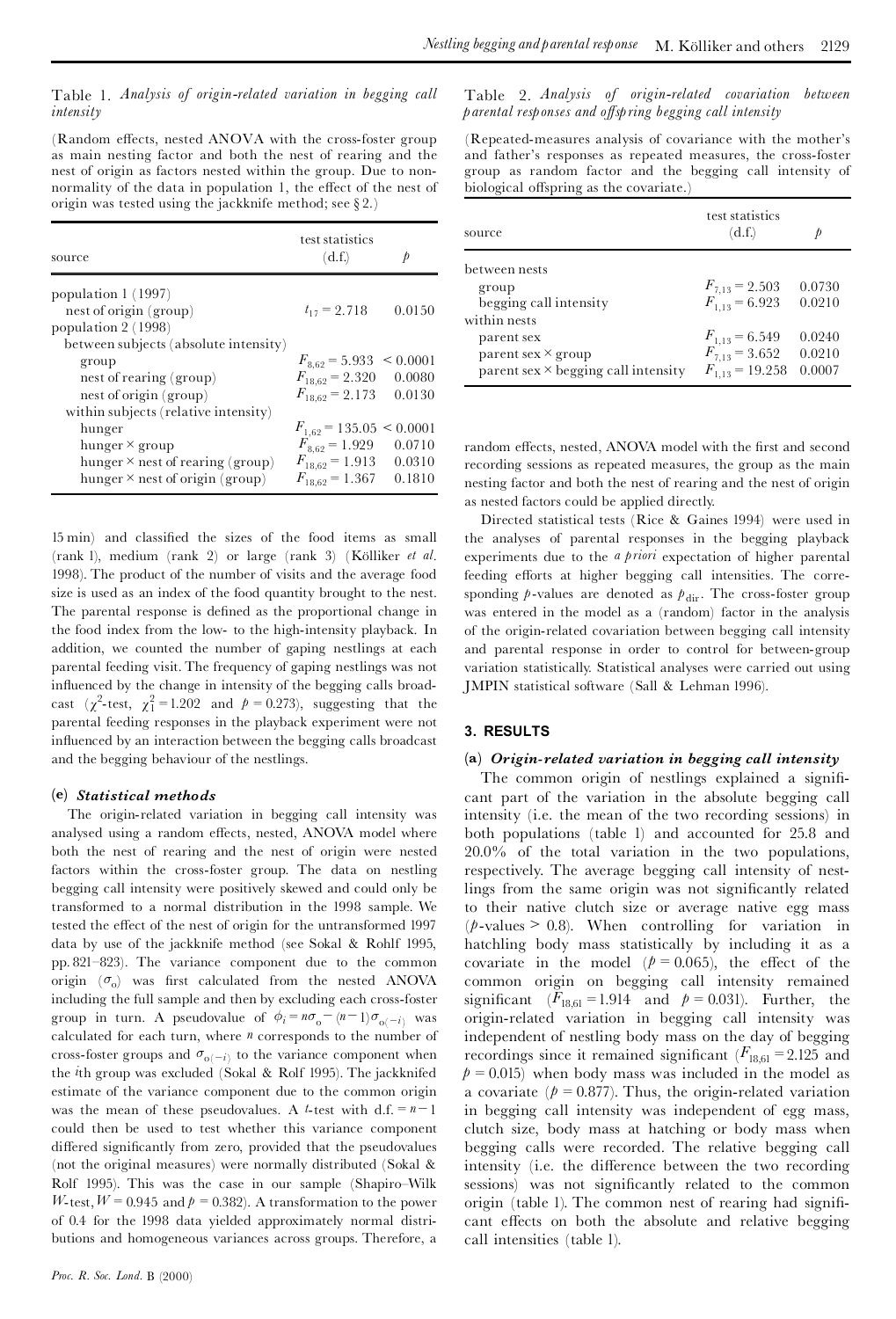

Figure 1. Responses of great tit mothers and fathers to an increase in begging call intensity (mean  $\pm$  s.e.) in the playback experiment. Parental response was defined as the proportional change in the amount of food brought to the nest from the low- to the high-intensity playbacks. The dashed line indicates the null expectation, i.e. no response. The variances in parental responses were not significantly different between mothers and fathers (Levene test,  $F_{1,48} = 2.071$  and  $p = 0.157$ ).

## **(b)** *Parental response to vocal begging and originrelated covariation with o¡spring begging call intensity*

Male and female parents brought similar amounts of food to the brood during the initial control period without begging playbacks (paired *t*-test,  $t_{21} = 0.848$  and  $p = 0.406$ ) (Kölliker *et al.* 1998). In the playback experiment, on average mothers responded to an increase in begging call intensity with a  $40.6\%$  ( $\pm 19.2\%$  s.e.) augmentation in their food provisioning, while fathers did not respond significantly (one-sample *t*-test, mothers  $t_{25} = 2.117$  and  $p_{\text{dir}} = 0.028$ ; fathers  $t_{23} = 0.092$  and  $p_{\text{dir}} = 0.580$ ) (figure 1).

The size of the response of the mothers (but not of the fathers) was positively related to the begging call intensity of their biological offspring (mothers  $r^2 = 0.457$ ,  $n = 24$ and  $p = 0.0003$ ; fathers  $r^2 = 0.041$ ,  $n = 22$  and  $p = 0.368$ )  $(figure 2)$ .

The full model for the analysis of the sex difference in parental response and the origin-related covariation between parental response and nestling begging call intensity is presented in table 2. The difference between mothers and fathers in the parental response to vocal begging was significant (parent sex effect) and the slopes of the origin-related covariations between parental response and offspring begging call intensity (figure  $2$ ) differed significantly between the two parental lines (parent sex  $\times$  begging call intensity interaction).

The conditions and ages of mothers and fathers were not significantly related to maternal response or the begging call intensity of biological offspring  $(p$ -values  $> 0.12$ ). The statistical power for detecting an effect of the size obtained for the origin-related covariation between maternal response and offspring begging call intensity was in all cases larger than 0.81. Thus, the covariation in the maternal line was not mediated by the age or condition of the parents. In addition, the covariation was similar for first-year and older mothers, which is demonstrated by the non-significant interaction between female age and offspring begging call intensity  $(F_{1,10} = 0.001$  and  $p = 0.978$ ) when female age was included as a factor in the model (table 2). This indicates that the



Figure 2. Origin-related covariation between the parental response and begging call intensity of offspring in  $(a)$  the maternal line and  $(b)$  the paternal line. Parental response is defined as the proportional change in food provisioning due to higher begging call intensity during the playback experiment at the natural nests. The intensity of the begging calls of the nestlings was measured from recordings made under controlled laboratory conditions. For illustration, parental responses are standardized for between-group variation (by taking residuals) and the begging call intensity of nestlings is standardized for between-group and between-nest-of-rearing variation (by taking residuals). Each point represents the mean of these residuals per family.

origin-related covariation between parental response and offspring begging call intensity in the maternal line did not arise from maternal adjustments of the response to begging due to experience with offspring in previous breeding attempts.

#### **4. DISCUSSION**

It is well-documented that the intensities of various begging displays are influenced by the amount of food that nestlings obtain (i.e. their `need') (Kilner & Johnstone 1996; Kölliker et al. 1998). The observed effects of both hunger level and a common rearing environment on the acoustic begging level of nestlings were in concor dance with such a nutritional component. By demonstrating signi¢cant origin-related variation in begging call intensity, we have provided experimental evidence suggesting genetic variation in the acoustic begging level of great tit nestlings. To our knowledge, this is the first study in a wild-living animal species supporting the fundamental assumption in all-resolution models of parent-offspring conflict that levels of solicitation are genetically variable (Godfray 1995*a*; Mock & Parker 1997). Unfortunately, no direct test for genetic variation in the parental responses could be made because less than 10% of the nestlings in the populations studied were recaptured locally as adult breeders (Heeb *et al*. 1999). However, the origin-related covariation between the maternal response and offspring begging call intensity indirectly suggests its presence, at least with respect to the response of females. This is because a genetic correlation between two traits requires a genetic component in both (e.g. Roff 1997, p.77).

Only mothers responded significantly to variation in begging call intensity in the playback experiment. This finding is in agreement with an earlier study where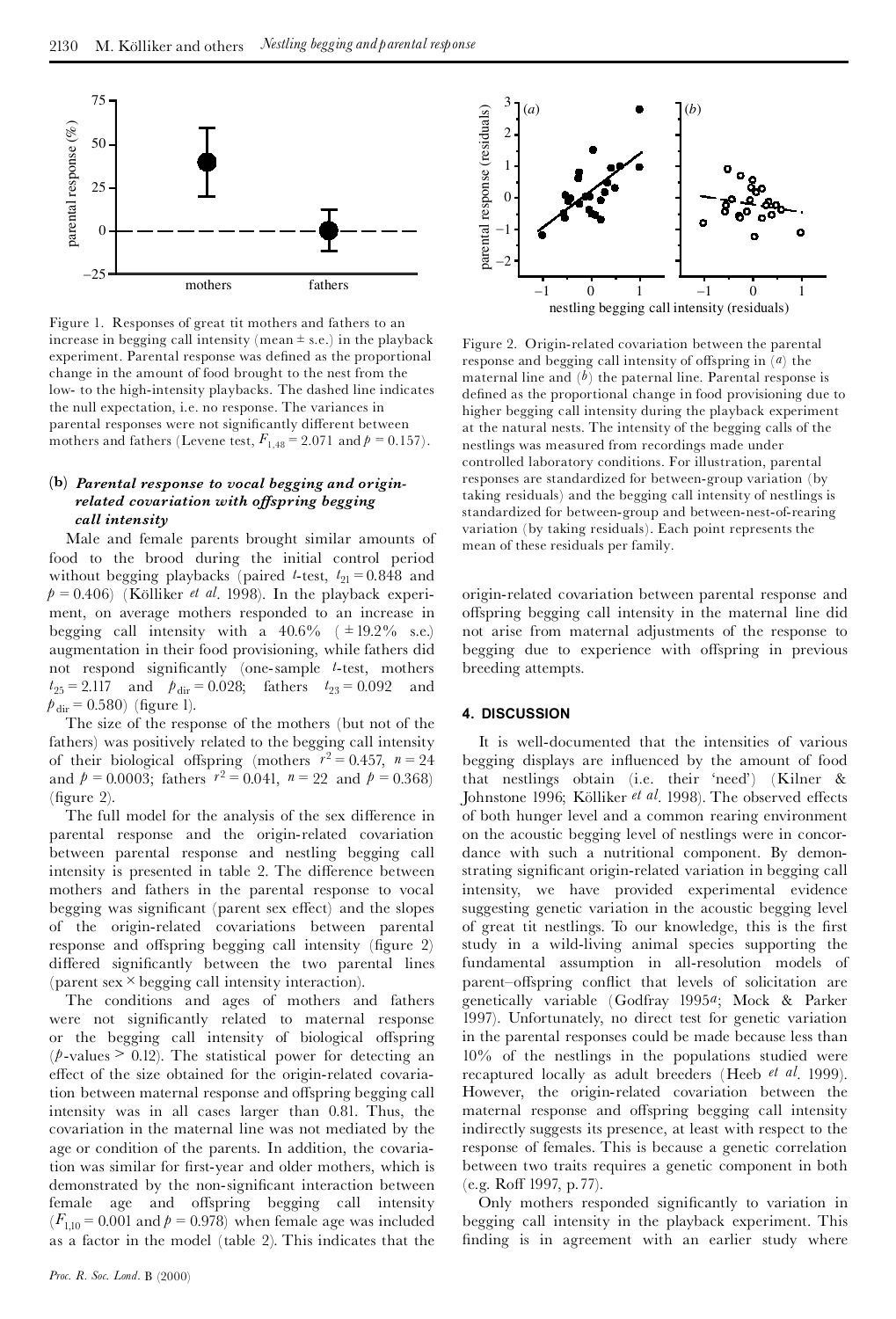female great tits allocated a higher proportion of feeds to hungry nestlings than males (Kölliker *et al.* 1998). Great tit fathers possibly respond to other, non-vocal aspects of the begging display which were not experimentally manipulated here. If true, differences between the sexes in their relative preferences for aspects of the begging display may be one reason for the evolution of multiple begging signals in great tits.

Our finding of origin-related covariation between the response of mothers and the begging call intensity of nestlings may reflect a genetic correlation between the two traits which is expressed in the maternal line only. This would imply that different (sets of) genes affecting the parental response are expressed in mothers and fathers and that the maternally expressed loci may be linked to the genes expressed in the offspring. The evolution of such a differentially expressed genetic covariation may be a consequence of the sex difference in parental responses. If so, no difference in the origin-related covariations among the maternal and paternal lines would be expected in species with similar responses to begging calls by the two parents (Ottosson *et al*. 1997; Price 1998; Wright 1998).

Genetic covariation between begging intensity and parental response may have a strong impact on the predicted outcome of parent-offspring conflict (West-Eberhard 1983; Harper 1986; Lynch 1987; Eshel & Feldman 1991; Cheverud & Moore 1994). In the case of positive covariation, as in the maternal line of great tits, a runaway process may result in more escalated begging and a stronger parental response than predicted from selection alone (Lynch 1987; West-Eberhard 1983; Cheverud & Moore 1994). Alternatively, both offspring begging call intensity and the maternal response may be genetically associated with quality which will lead to indirect coevolution via associated variation in genetic quality (Lyon *et al*. 1994; Queller 1994). However, we could not detect any significant origin-related association between measures of parental quality (e.g. parental age or condition, clutch size and egg mass) and the begging call intensity of nestlings.

An alternative to the purely genetic interpretation of our findings is an environmental/parental effect before the exchange of the newly hatched nestlings. While crossfostering experiments separate the effects of the common environment and common origin during the chickrearing period, environmental variation before the exchange of young may confound the estimate of a genetic component (Brinkhof *et al*. 1999). Candidates for correlates of such early environmental and parental effects are, for example, egg mass, clutch size, hatchling body mass and age or condition of the parents. However, none of these factors could explain the relationship between the maternal response and begging call intensity. Alternatively, hormones transferred from the mother to the yolk during egg formation (Schwabl 1993) could explain our results, provided that the allocation of maternal hormones to the eggs is related to the mother's subsequent response to vocal begging and that the hormones affect nestling begging not only shortly after hatching, but up to ten days of age (Schwabl 1996). Further research is required in order to disentangle genetic variation from environmental and parental effects unequivocally.

Asymmetries between the sexes in their reproductive roles (Clutton-Brock 1991; Hrdy 1999) and the sexual conflict over parental investment (Houston & Davies 1985; Mock & Parker 1997) may promote the differentiation of the parent-offspring signalling system among parental lines. Our study indicates, for the first time, that origin-related covariation and interactions between the maternal and paternal lines may affect the coevolution of nestling begging call intensity and the parental food provisioning response. Future models for the resolution of parent–offspring conflict should try to take these factors into account.

We thank Theo C. M. Bakker, Reto Künzler, Samuel Neuenschwander, Alexandre Roulin and the anonymous referees for their valuable comments on the manuscript. We further thank Kurt Heutschi for help with the calibration of the recording set-up and Alain Jacot and Frédéric Tripet for their help in the field. This study was supported financially by the Swiss National Science Foundation, grant nos 31-43570.95 and 31-53956.98 (to H.R.).

#### **REFERENCES**

- Birkhead, T. R. & MÖller, A. P. 1992 *Sperm competition in birds: evolutionarycauses and consequences*. London: Academic Press.
- Brinkhof, M. W. G., Heeb, P., Kölliker, M. & Richner, H. 1999 Immunocompetence of nestling great tits in relation to rearing environment and parentage. *Proc. R. Soc. Lond*. B **266**, 2315^2322.
- Charif, R. A., Mitchel, S. & Clark, C. W. 1995 *Canary 1.2 user's manual*. Ithaca, NY: Cornell Laboratory of Ornithology.
- Cheverud, J. M. & Moore, A. J. 1994 Quantitative genetics and the role of the environment provided by relatives in behavioral evolution. In *Quantitative genetic studies of behavioral evolution* (ed. C. R. B. Boake), pp. 67^100. University of Chicago Press.
- Clutton-Brock, T. H. 1991 *The evolution of parental care*. Princeton University Press.
- Eshel, I. & Feldman, M. W. 1991 The handicap principle in parent-offspring conflict: comparison of optimality and population-genetic analyses. *Am. Nat*. **137**, 167^185.
- Godfray, H. C. J. 1991 Signalling of need by offspring to their parents. *Nature* **352**, 328^330.
- Godfray, H. C. J. 1995*a* Evolutionary theory of parent-offspring con£ict. *Nature* **376**, 133^138.
- Godfray, H. C. J. 1995*b* Signalling of need between parents and young: parent-offspring conflict and sibling rivalry. *Am. Nat*. **146**, 1-24.
- Harper, A. B. 1986 The evolution of begging: sibling competition and parent-offspring conflict. *Am. Nat.* 128, 99^114.
- Heeb, P., Werner, I., Kölliker, M. & Richner, H. 1998 Benefits of induced host responses against an ectoparasite. *Proc. R. Soc. Lond*. B **265**, 51^56.
- Heeb, P., Werner, I., Mateman, A. C., Kölliker, M., Brinkhof, M. W. G., Lessells, C. M. & Richner, H. 1999 Ectoparasite infestation and sex-biased local recruitment of hosts. *Nature* **400**, 63^65.
- Houston, A. I. & Davies, N. B. 1985 The evolution of cooperation and life history in the dunnock, *Prunella modularis*. In *Behavioural ecology: ecological consequences of adaptive behaviour* (ed. R. M. Sibley & R. H. Smith), pp. 471^487. Oxford, UK: Blackwell Scientific Publications.
- Hrdy, S. B. 1999 *Mother nature: a history of mothers, infants, and natural selection*. NewYork: Pantheon Books.